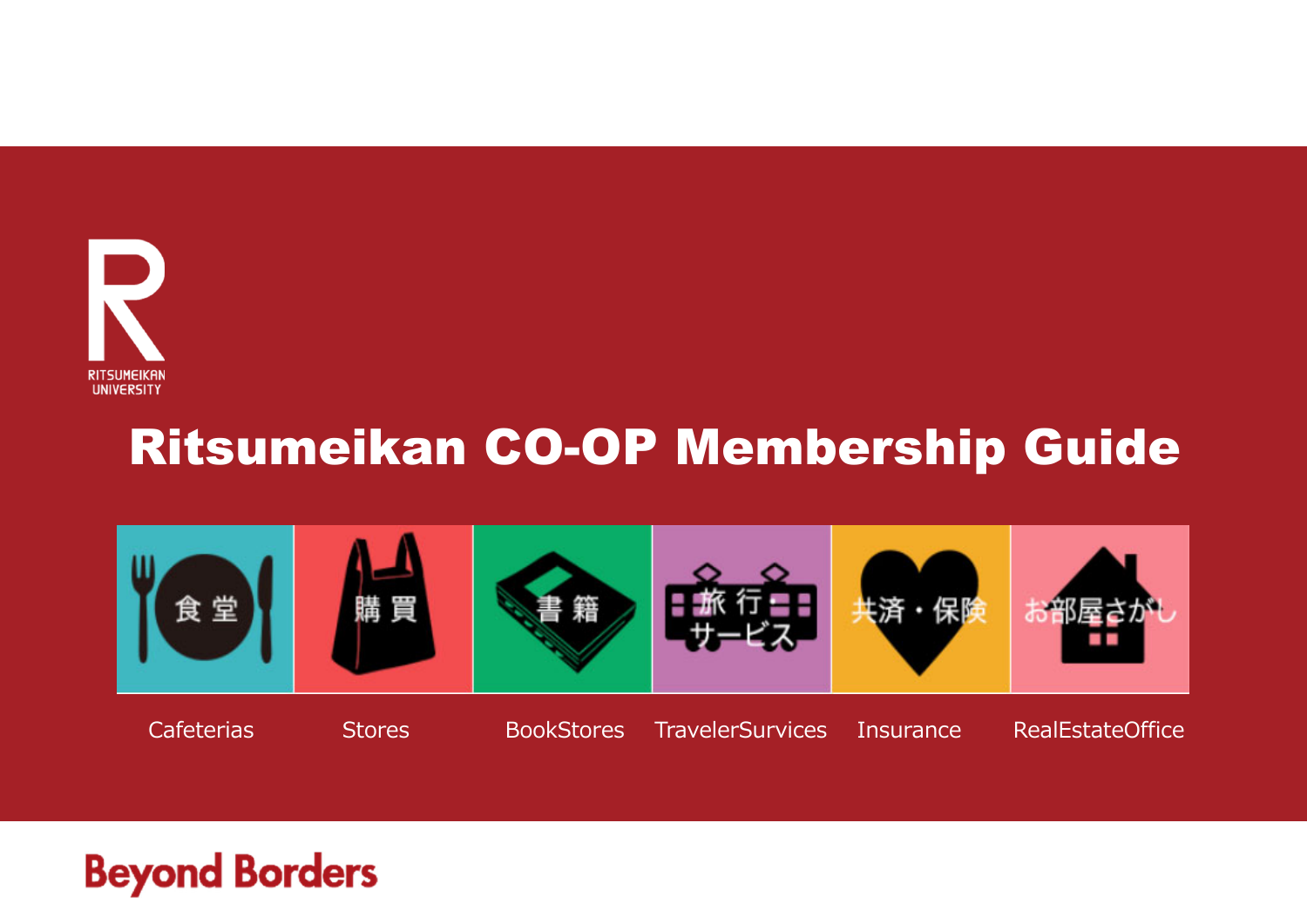

# **Welcome to Ritsmeikan University!**

Ritsumeikan CO-OP would like to support your studies and daily life in Japan! On campus, we have stores, cafeterias, and bookstores that provide many goods and services for you. Most students and many teaching staff/administrators join our CO-OP.

The entry price is based on member investment, so we hope you will take the time become a member of this system. In order to join, a refundable deposit for CO-OP shares is requested. (10shares at 5,000 yen). Deposits will be fully returned, when you leave university.

立命館生協は日本でのみなさんの研究や日々の生活をサポートします! 98%の学生と多くの教職員が当生協に加入しています。事業は組合員の出資を基盤としております。是非この機会にご加入ください。 加入には生協への出資金が必要です。(10口5.000円)出資金は卒業時に返還いたします。



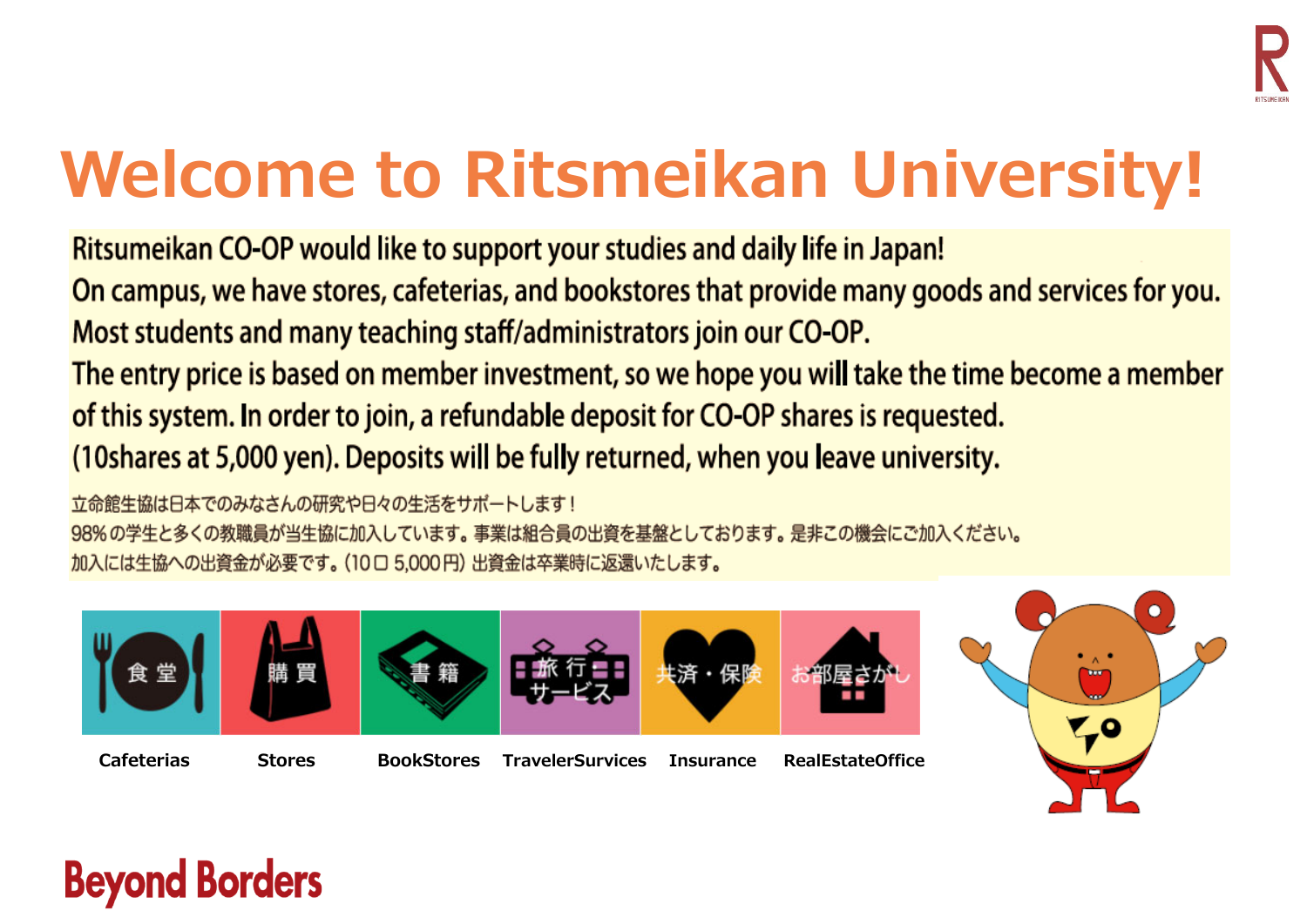

# **PLEASE PRESENTYOUR MEMBERSHIP CARDAT CO-OP STORES**



#### **MEMBERSHIP BENEFIT**

◆10% discount on books, magazines, comic books **◆Points accumulation by CO-OP Electronic Money ◆You can apply for CO-OP "Students Comprehensive Mutual Insurance" and "Personal Liability Insurance for Students"**

When you apply, this Card will be sent to your home (Japan address only) by mail in about 2 weeks.

> Please show your CO-OP Membership Card at the cashier. Without showing your CO-OP Membership Card, you can not buy goods or use CO-OP shops and cafeterias by membership price. (For Non-mebership Price: 5% additional charge, and Books are sold at a fixed price.)

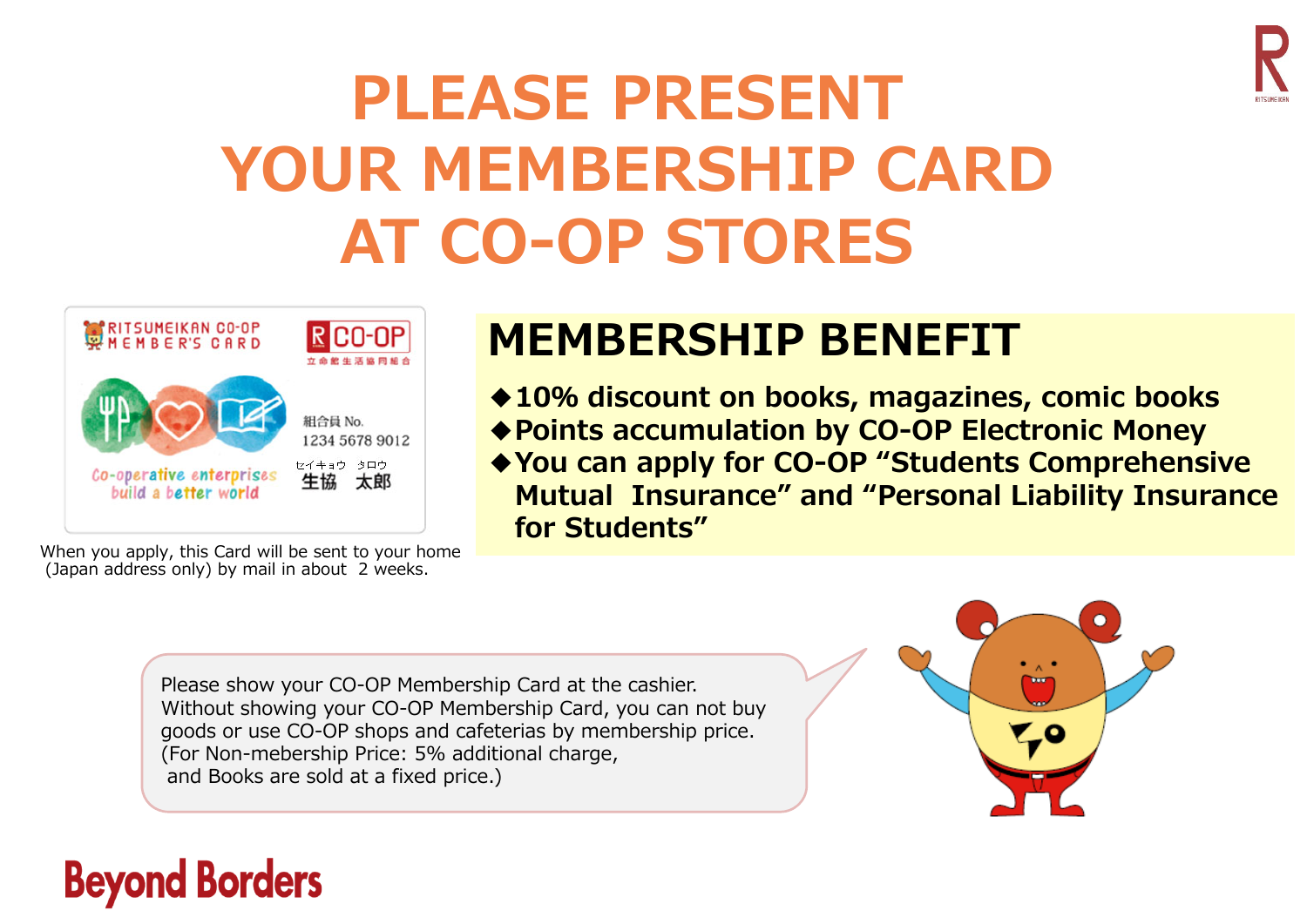

# **Student Comprehensive Mutual Insurance**

**\*Please apply with the membership of Ritsumeikan CO-OP!**

**Student Comprehensive Mutual Insurance(G500 Course)**



System of mutual help to prepare the student to deal with injury and illness. \*It isn't National Health Insurance.

#### **Personal Liability Insurance for Students(19H)**



Personal liability insurance to cover personal injury or property damage you cause to other people. \*Includes out-of-court settlement mediation services. (Limited to within Japan)

Darconal Liahility Tncurang **Personal Liability Insurance for Students+Special clause for persons living alone(19HK)**



Personal Liability Insurance for Students +Coverge against risk of living alone.

**Beyond Borders** \* For more detailed information about insurance, please see the brochure of "UNIV.CO‐OP's KYOSAI".